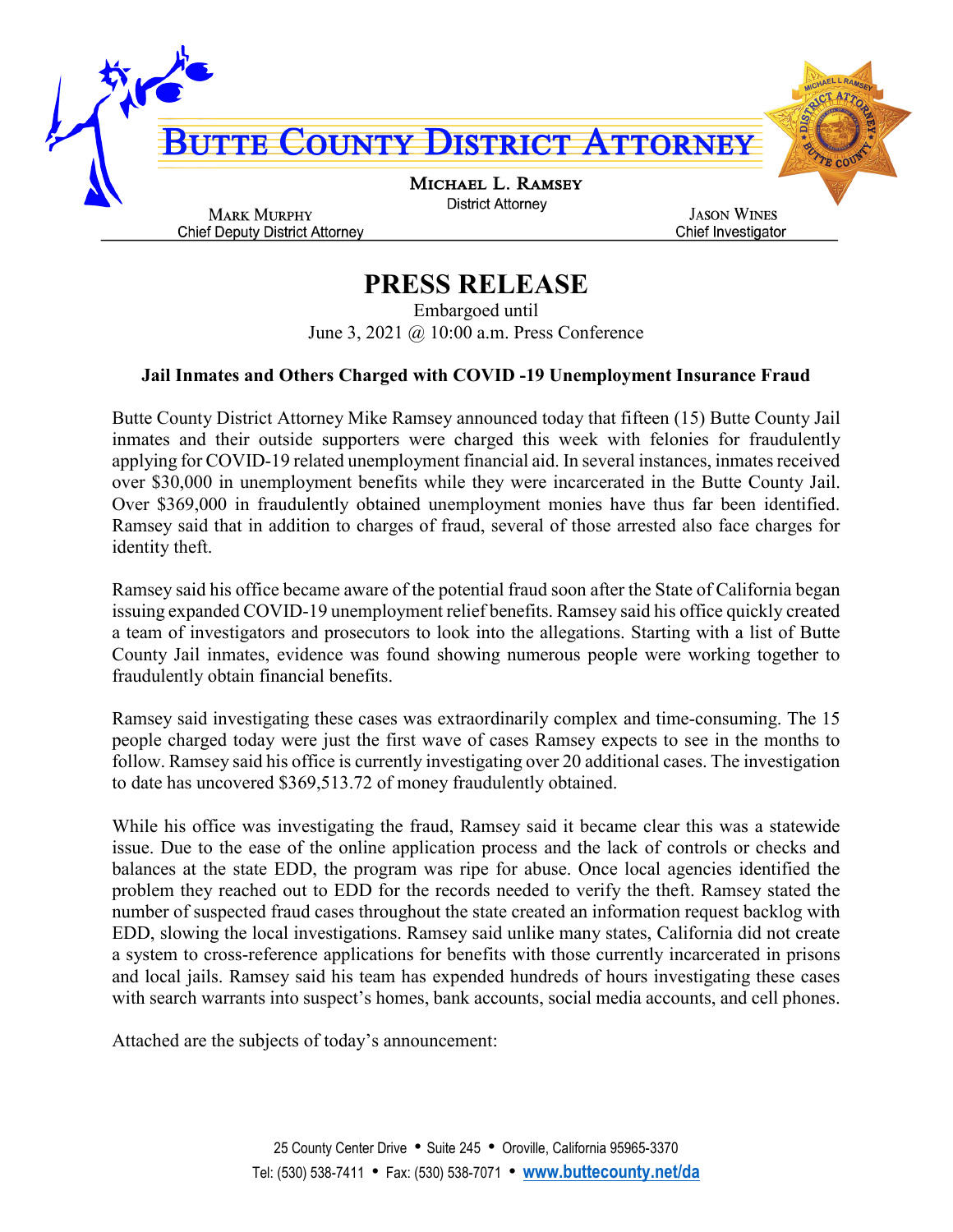| Javier Amescua<br>24<br>Gridley, CA<br>$$30,000.00; +$111,289.00$<br>ID theft<br>Inmate<br>Possess stolen car +<br><b>battery</b>                                     | Lakeisha Barnett<br>27<br>Yuba City, CA<br>\$31,380.00;<br>$+$ \$27,300.00 ID theft<br>Helper                              | <b>Israel Contreras-</b><br>Gallardo<br>35<br>Chico, CA<br><b>Attempted Fraud</b><br>Inmate<br><b>Dissuading a witness</b><br>w/ threats or violence |
|-----------------------------------------------------------------------------------------------------------------------------------------------------------------------|----------------------------------------------------------------------------------------------------------------------------|------------------------------------------------------------------------------------------------------------------------------------------------------|
| <b>Brandon Crowder</b><br>26<br>El Dorado Hills, CA<br>\$17,078.00<br>Inmate<br>Domestic violence                                                                     | Jose F. Garcia<br>31<br>Gridley, CA<br>\$30,000.00<br>Inmate<br>Car theft + failure to<br>appear                           | Luis Gaspar<br>23<br>Orland/Chico<br>\$30,000.00<br>Inmate<br>$Battery + resisting$<br>police                                                        |
| Benjamin Jacoboni<br>31<br>Chico, CA<br>\$16,178.00<br>Inmate<br>Drug sales + felon $w/$<br>ammo                                                                      | Norma Navarro<br>42<br>Gridley, CA<br>$$12,788.00; +$<br>\$28,200.00 ID theft<br>Helper                                    | Lacey Tolson,<br>33<br>Chico, CA<br>\$13,873.00<br>Helper                                                                                            |
| Carolyn Ball<br>34<br>Oroville, CA<br>\$5,436.00 fraud;<br>$+$ \$15,540.00 ID theft;<br>Inmate<br><b>Felony warrants</b><br>(different counties) $+$<br>drugs in jail | <b>Angela Frias</b><br>33<br>Chico, CA<br>\$15,900.00<br>Inmate<br>Drug sales, felon w/<br>firearms, child<br>endangerment | Rachelle Ann<br>Velasquez<br>23<br>Chico, CA<br>\$1,740.00<br>Inmate<br><b>Drug sales</b>                                                            |
| Michael Curry<br>38<br>Paradise, CA<br>\$5,696.00<br>Inmate<br>Felon w/firearm                                                                                        | Robert Dwelle<br>24<br>Paradise, CA<br>\$11,148.72<br>Inmate<br>Drug sales, illegal<br>firearms                            | Monica Ruggiero<br>33<br>Chico, CA<br>\$21,458.00<br>Inmate<br>$Murder + drug sales$                                                                 |